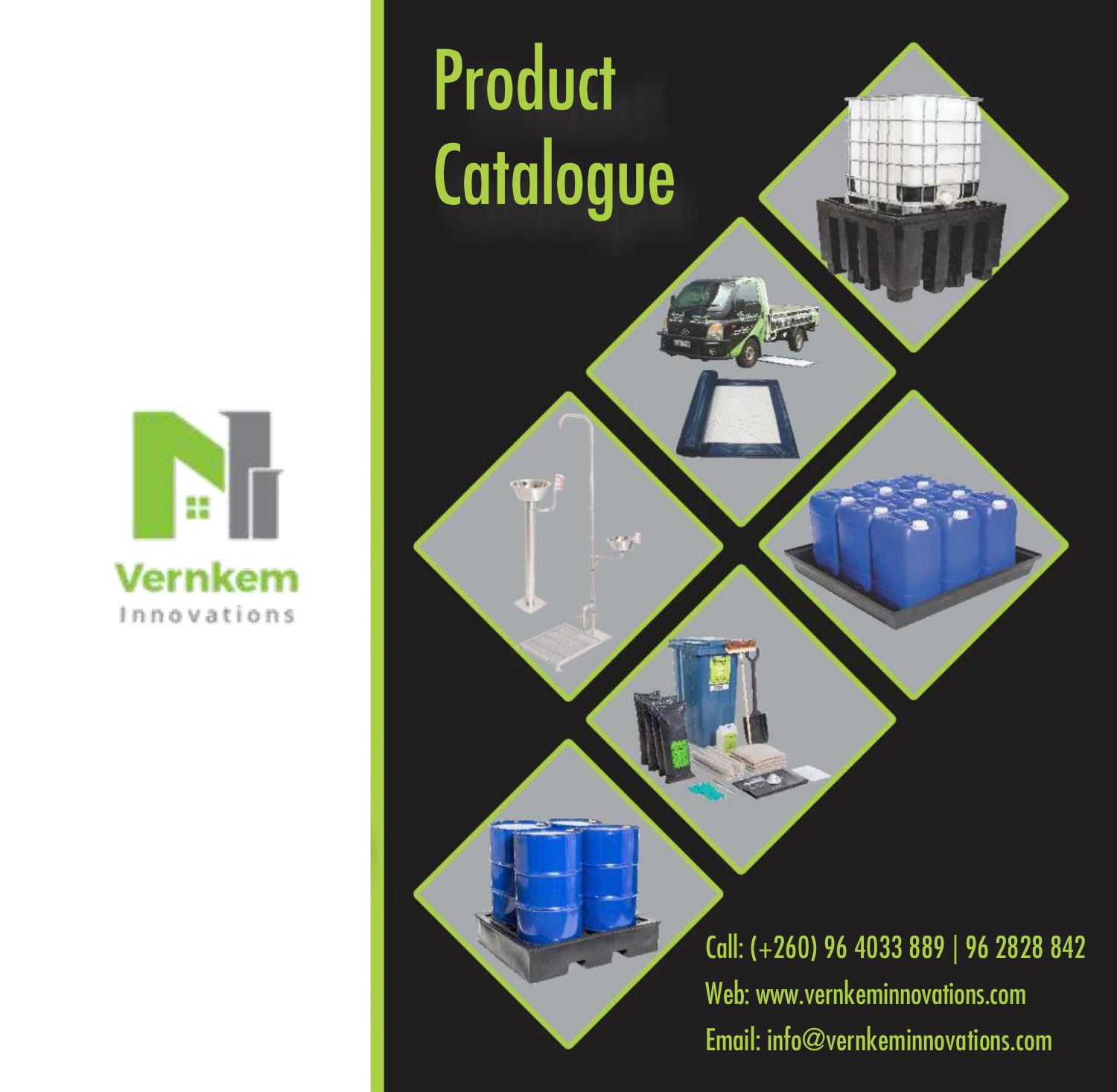### ABOUT VERNKEM INNOVATIONS

Vernkem Innovations is a multinational supplier of a wide variety of products ranging from spill containment and absorbents to emergency showers/eyewash stations to custom PVC products. We cater for both the local Zambian market and DRC. Our comprehensive service offering ensure that we customize and fit all spill solution and services to each industry's specific requirements.

Vernkem Innovations also offers the first and only basic spill containment training DVD in Zambia which will assist with your teams spill knowledge empowerment. Vernkem Innovations is Pro-Environment and would like to partner and support you on your environmentally friendly journey!

To view the full range of our products, please go to www.vernkeminnovations.com or alternately contact us directly for further assistance.

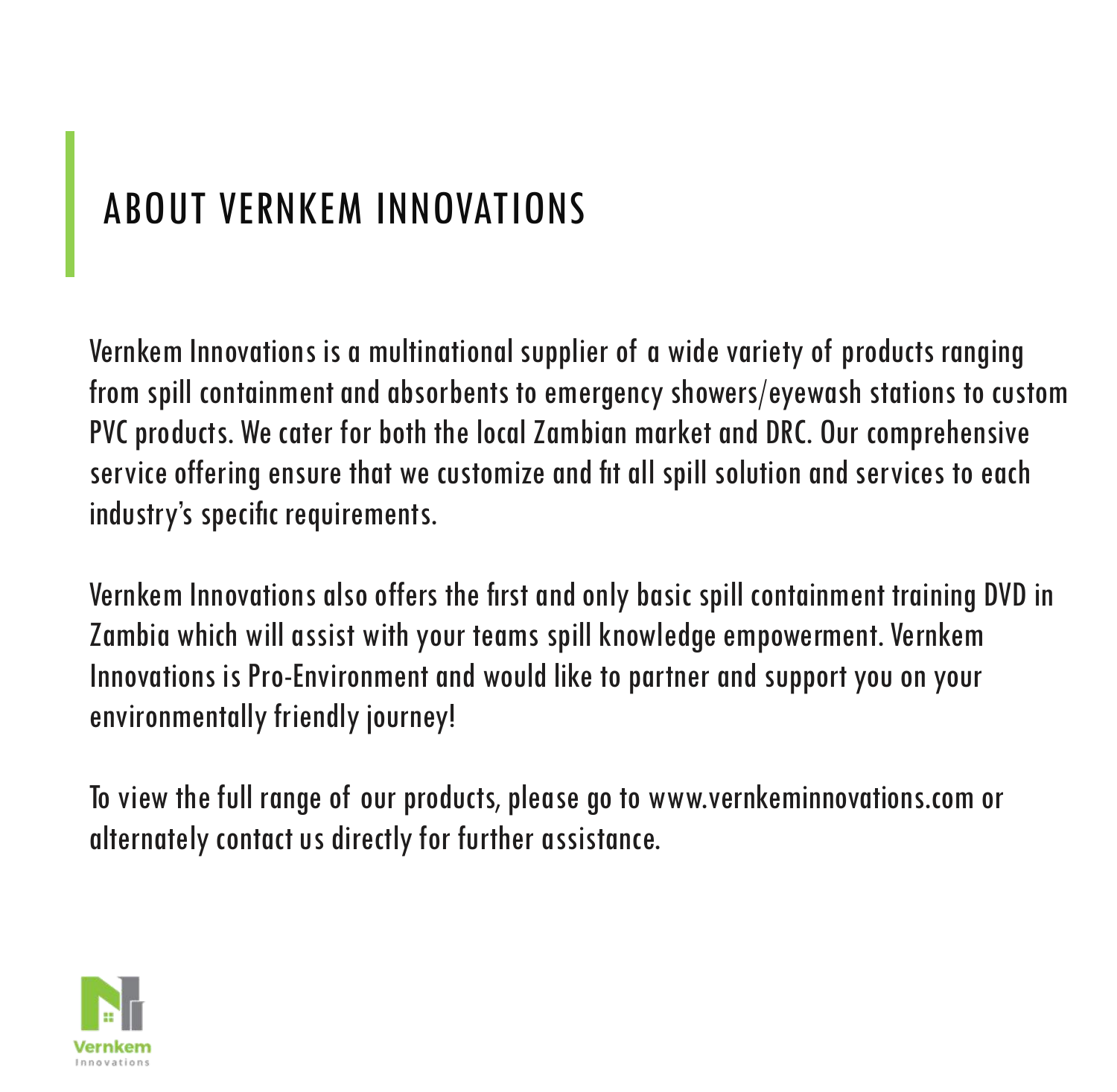| Content                     |           |
|-----------------------------|-----------|
| <b>Absorbents</b>           | 3         |
| <b>Contained Absorbents</b> | $4-5$     |
| <b>Spill Kits/Refills</b>   | $6 - 9$   |
| <b>Training DVD</b>         | 10        |
| <b>Spill Containment</b>    | $11 - 12$ |
| <b>PVC Product Range</b>    | 13        |
| <b>Emergency Showers</b>    | 14        |
| <b>Eyewash Stations</b>     | 15        |
| <b>Safety</b>               | 16        |



Call: (+260) 96 4033 889 | 96 2828 842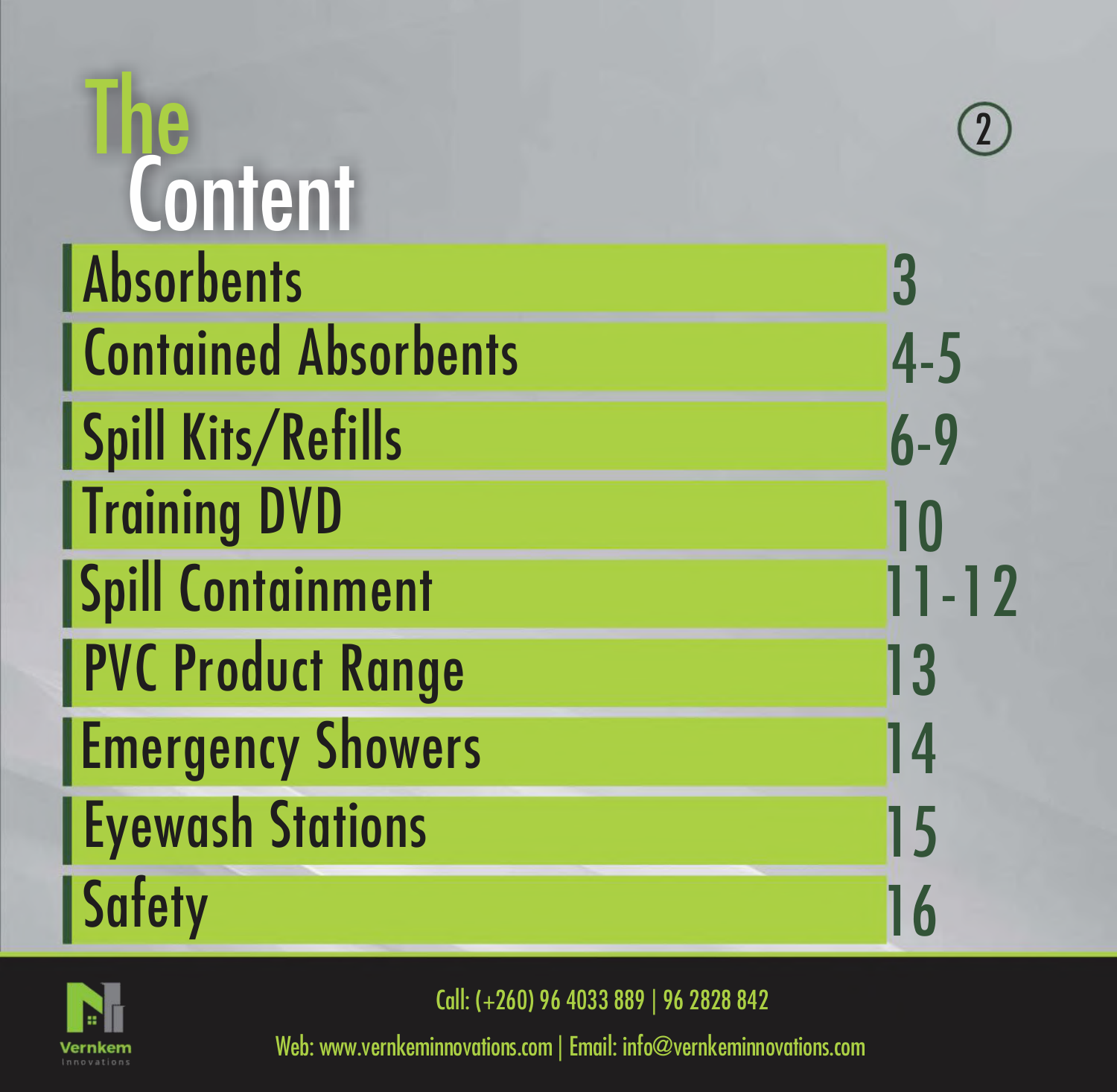### **Absorbents**

Vernkem Innovations offers a wide variety of absorbents that are suited for hazmat spillages. Usage of our absorbents will help prevent further environmental impact caused by the spillages. Ideal for containing and cleaning up hydrocarbons, solvents and other organic liquid spills.





Call: (+260) 96 4033 889 | 96 2828 842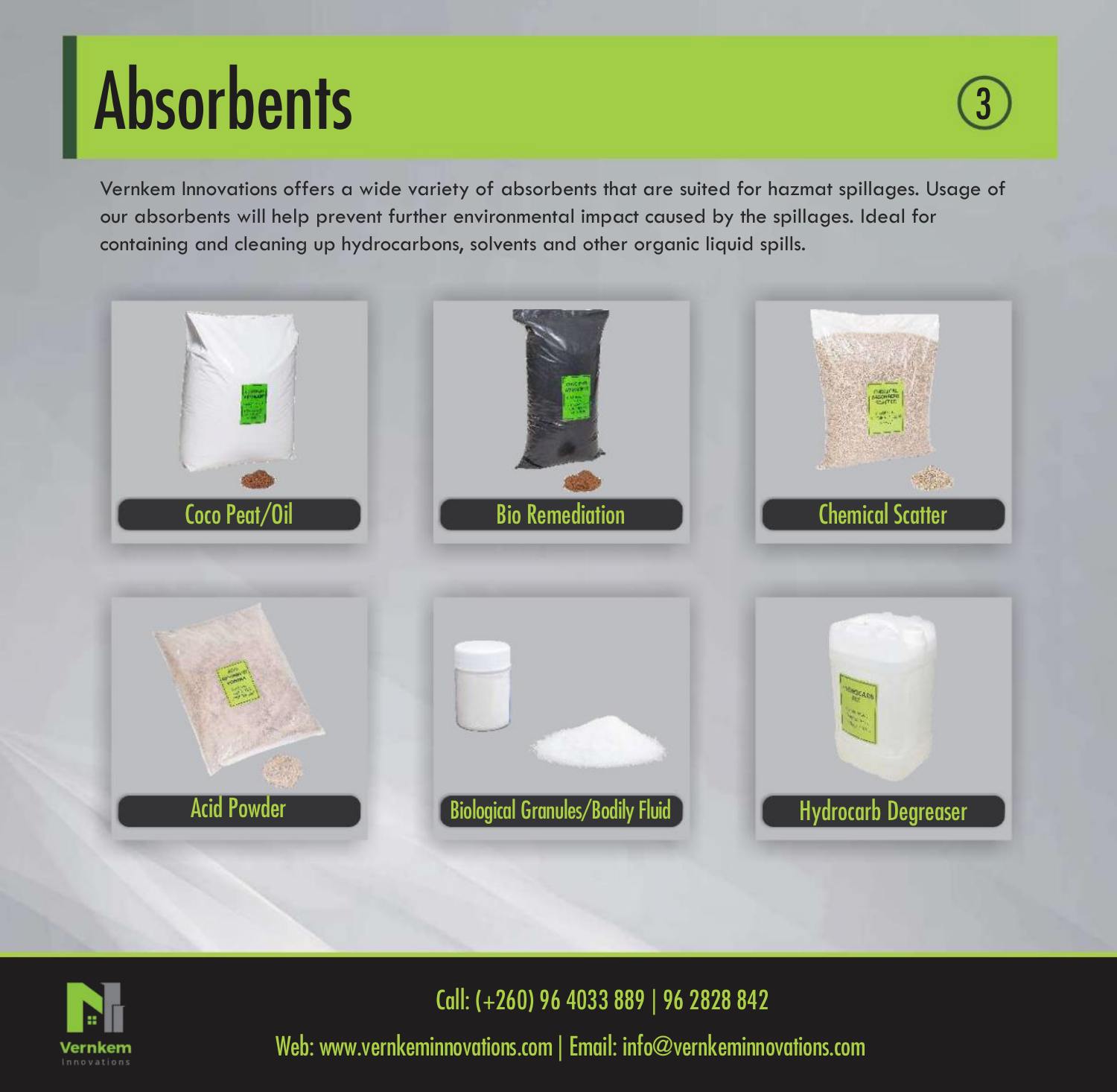### **Contained Absorbents**

Vernkem Innovations offers a range of Absorbent Booms and Socks that assist in the clean-up of hazmat spillages, safely with minimal waste and clean-up time. Ideal for containing and cleaning up hydrocarbons, solvents and other organic liquid spills





Call: (+260) 96 4033 889 | 96 2828 842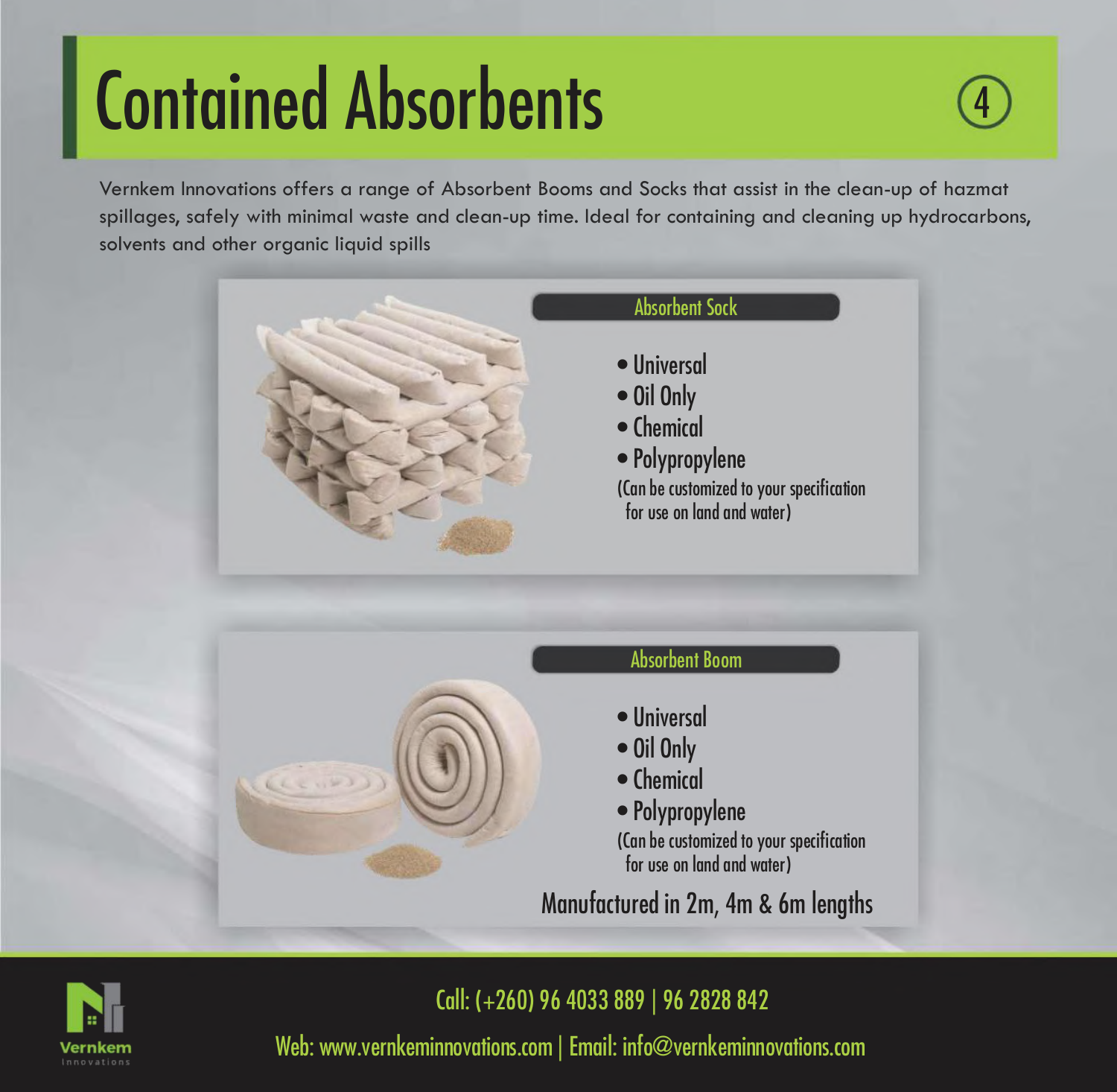### **Contained Absorbents**

Vernkem Innovations offers a range of mat pads and rolls that assist in the clean-up of hazmat spillages, safely with minimal waste and clean-up time. Ideal for containing and cleaning up hydrocarbons, solvents and other organic liquid spills.





Call: (+260) 96 4033 889 | 96 2828 842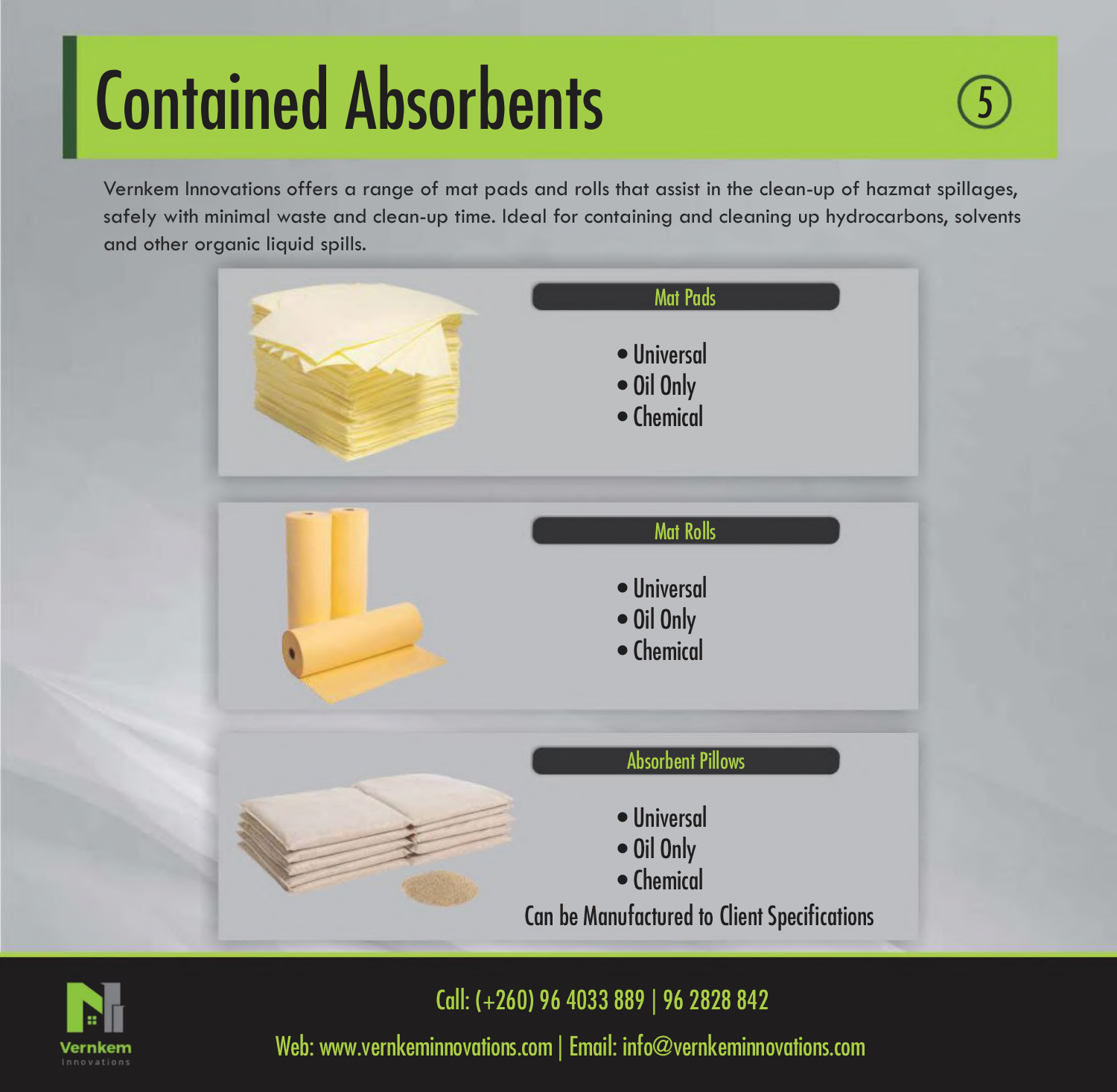### Spill Kits - Portable

Vernkem Innovations offers a wide variety of Portable Spill Kits. Our range of Spill Kits have been designed to deal effectively and quickly with a spillage. The Spill Kits are supplied in a robust, rip proof PVC carry bag. Our range of Spill Kits can be customized to client requirements.





Call: (+260) 96 4033 889 | 96 2828 842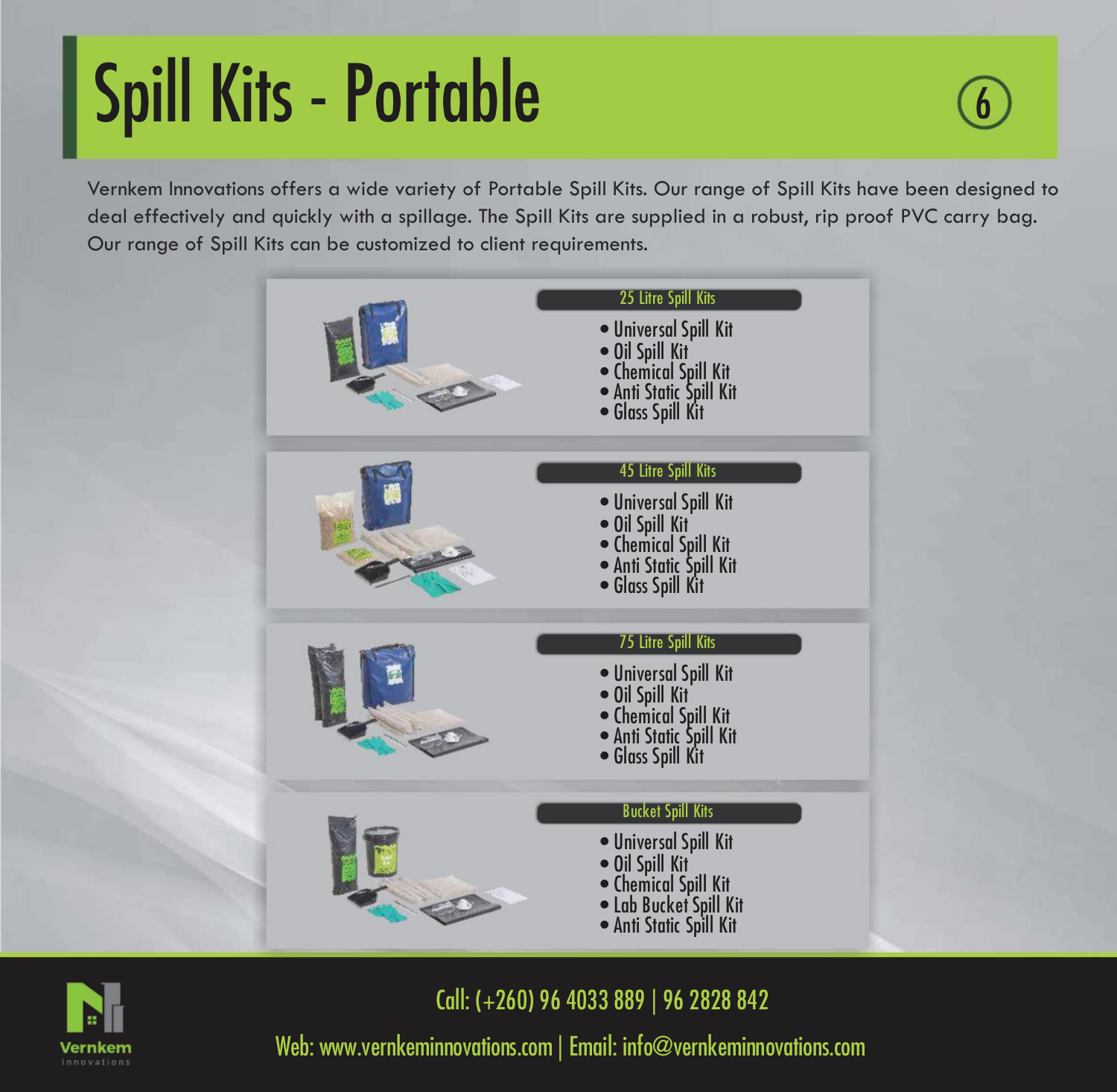# Spill Kits - Speciality

Vernkem Innovations offers a wide variety of Speciality Spill Kits. Our range of Spill Kits have been designed to deal effectively and quickly with a spillage. The Spill Kits are supplied in a robust, rip proof PVC carry bag. Our range of Spill Kits can be customised to client requirements. Ideal for containing and cleaning up hydrocarbons, solvents and other organic liquid spills.







Call: (+260) 96 4033 889 | 96 2828 842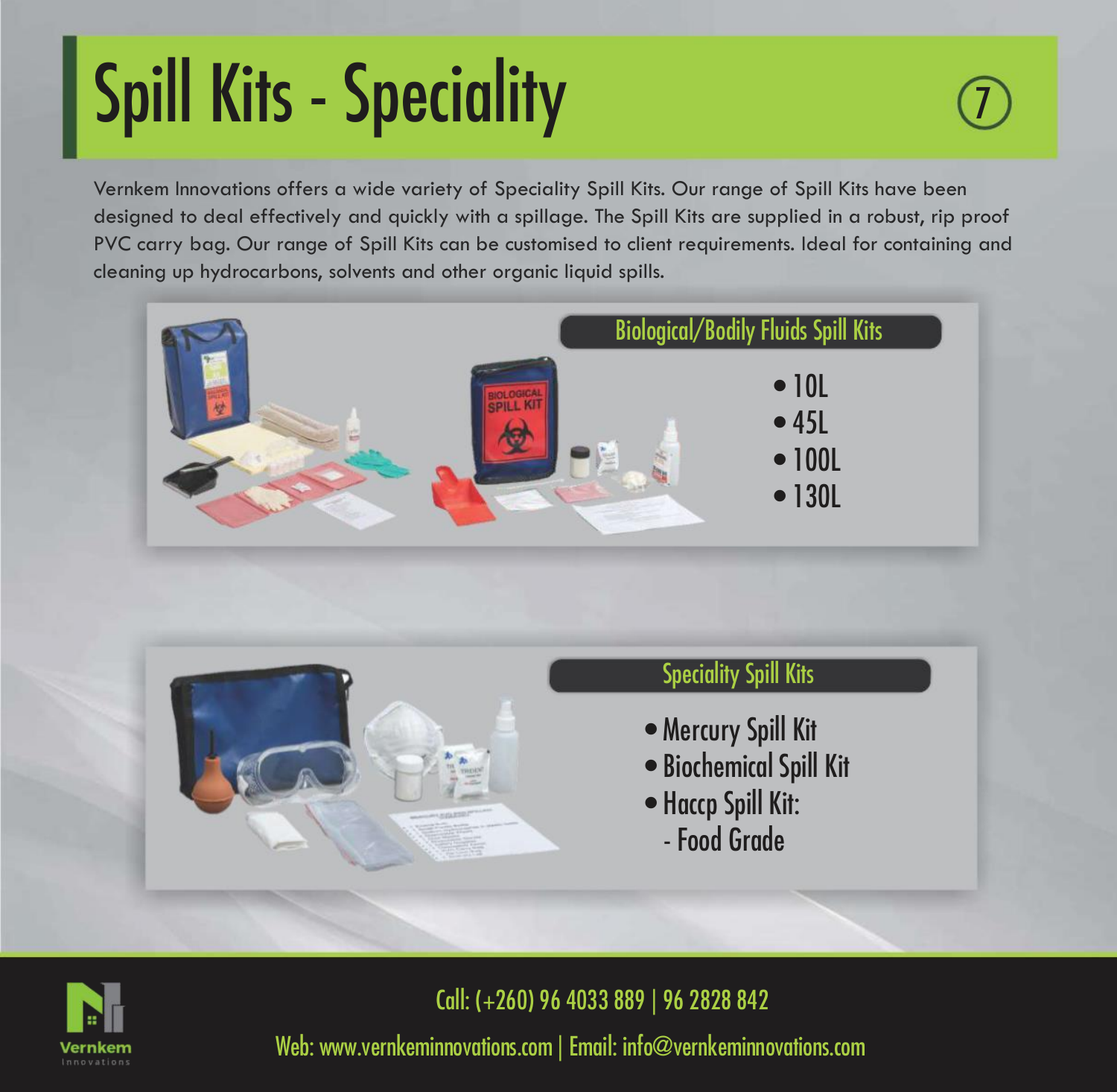### Spill Kits - Wheelie

Vernkem Innovations offers a wide variety of Wheelie Bin Spill Kits. Our range of Spill Kits have been designed to deal effectively and quickly with a hazmat spillage. Our range of Spill Kits can be customised to client requirements. Ideal for containing and cleaning up hydrocarbons, solvents and other organic liquid spills.





Call: (+260) 96 4033 889 | 96 2828 842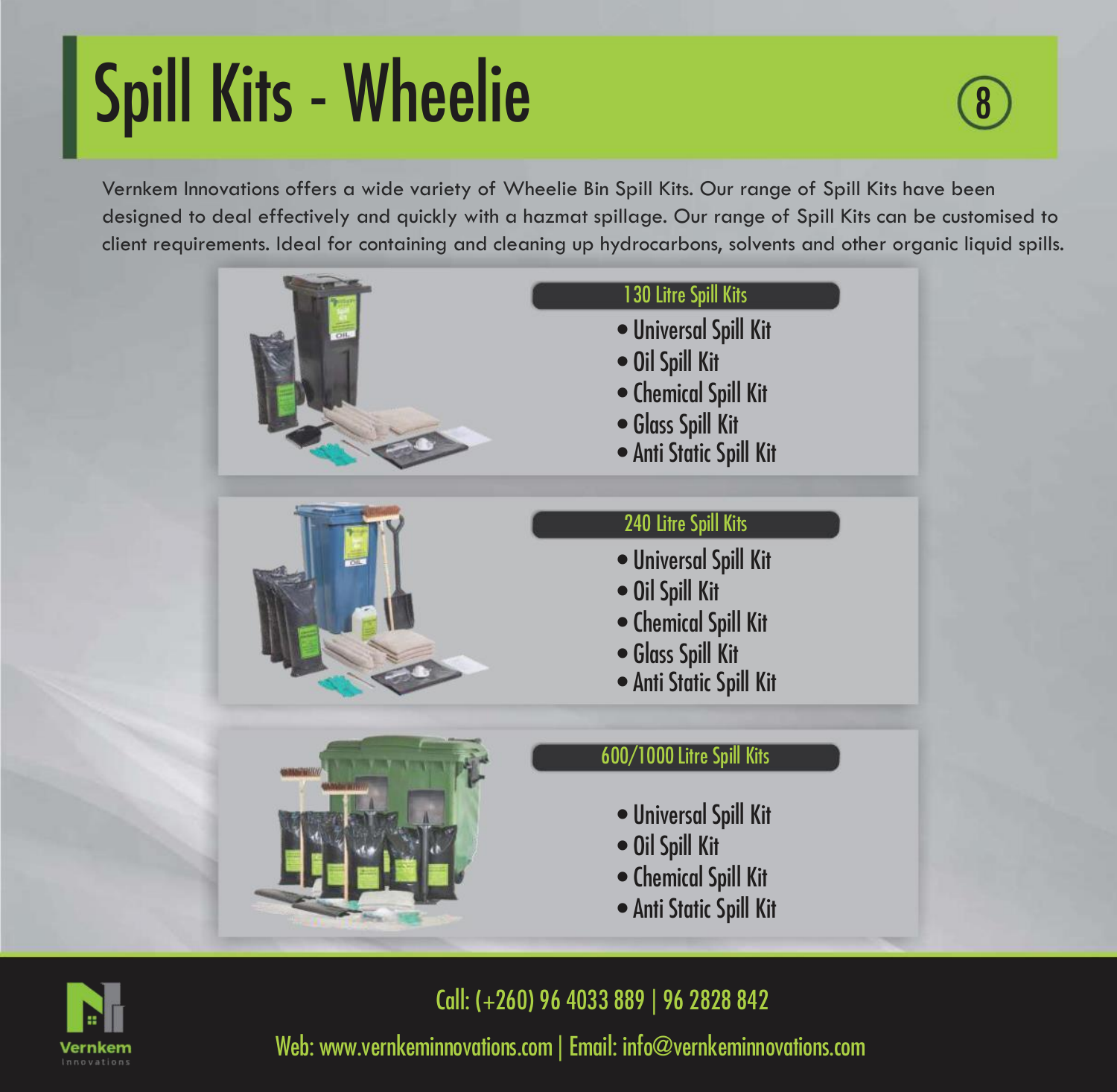### Spill Kits - Refill <sup>9</sup>

Vernkem Innovations offers a wide variety of Refill kits for your existing Spill Kit. Refill Spill Kits are provided for in both a Complete or Semi Refill. Ideal for containing and cleaning up hydrocarbons, solvents and other organic liquid spills.



Vernkem Innovations offers a range of Response Trailers. This specific Spill Kit has been designed for easy transportation in the case of a hazmat emergency spillage on site. Our range of Spill Kits can be customised to client requirements. Ideal for containing and cleaning up hydrocarbons, solvents and other organic liquid



Call: (+260) 96 4033 889 | 96 2828 842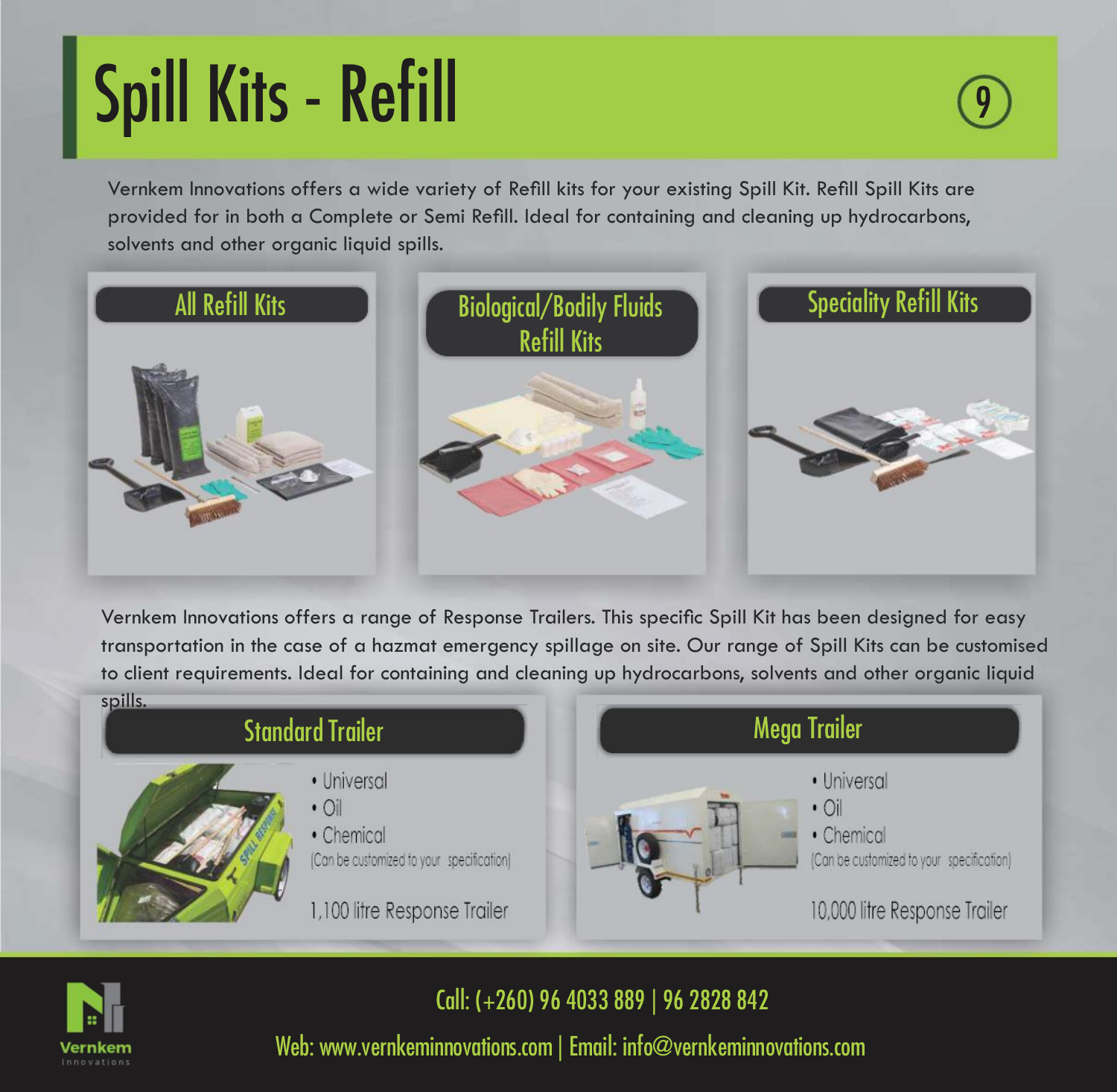### **Training DVD**



### First and Only in Africa.

The Vernkem Innovations Basic Training DVD has been designed to allow you, the client to conduct your own training on site. The DVD examines the different types of spillages that occur on site, whilst taking you through the steps on how to clean-up the spillage.

> Available in the following languages • English • Zulu • Portuguese • French



Call: (+260) 96 4033 889 | 96 2828 842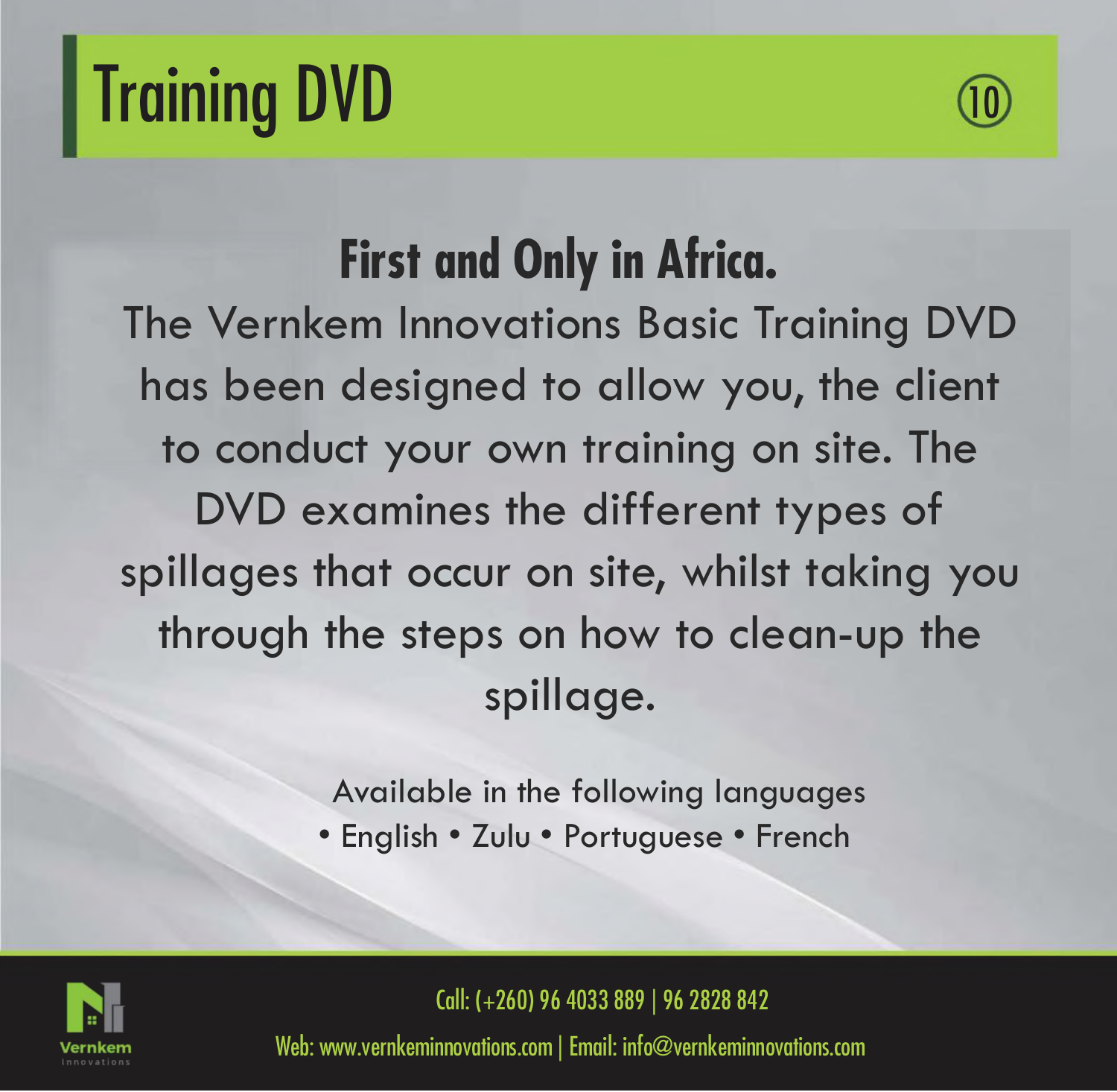# Spill Containment - Polyethylene

Vernkem Innovations manufactures Spill Decks and Drip Trays that are portable, safe and convenient options for storing different sized drums, containers and various hazmat materials. We are fully compliant Spill Decks.





Call: (+260) 96 4033 889 | 96 2828 842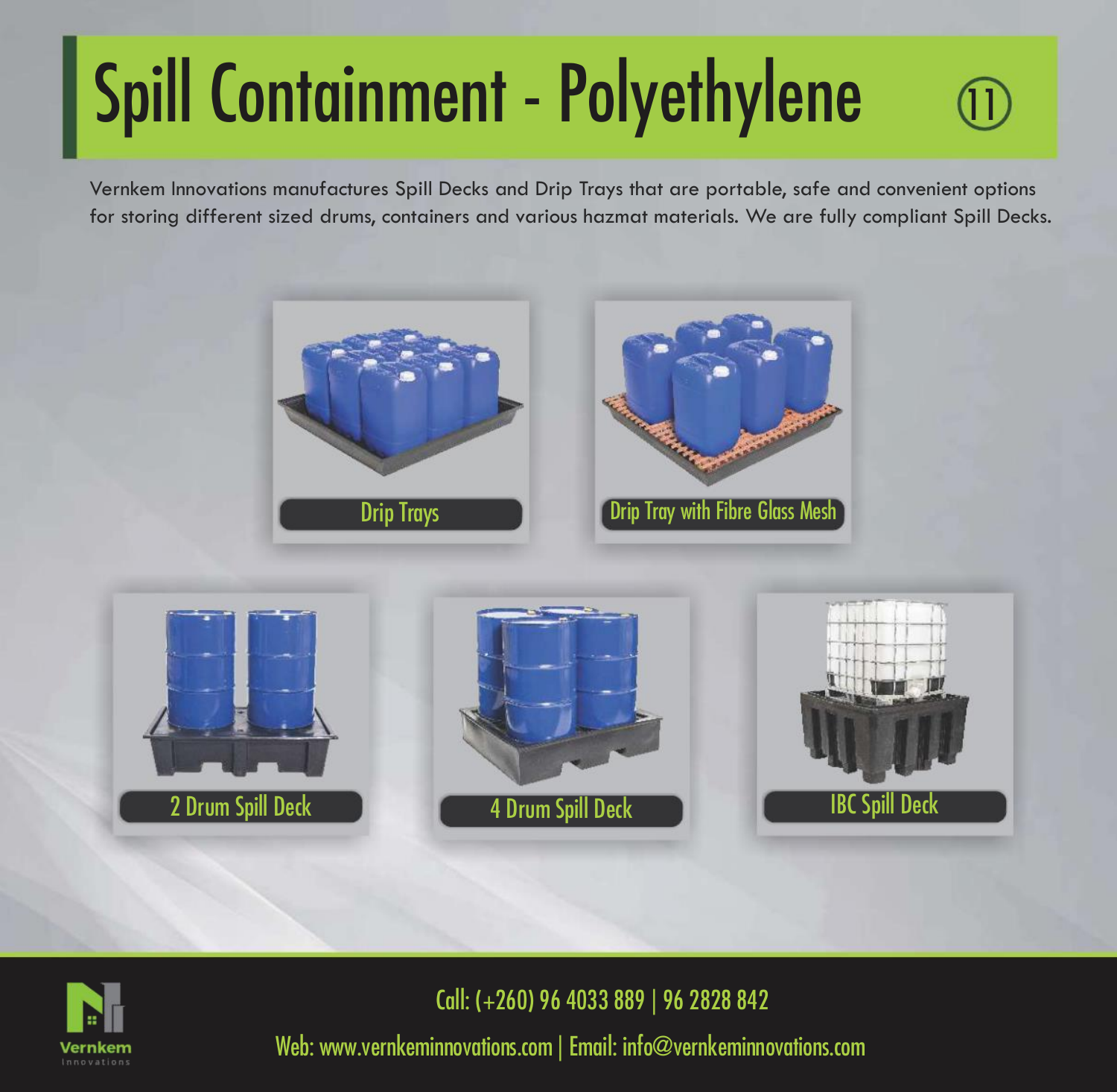# Spill Containment - PVC

Vernkem Innovations manufactures a wide range of PVC Spill Containment products designed for sites that require an easily transportable non-standardized, containment options. Our PVC Spill Containment range can be manufactured to client specifications.





Call: (+260) 96 4033 889 | 96 2828 842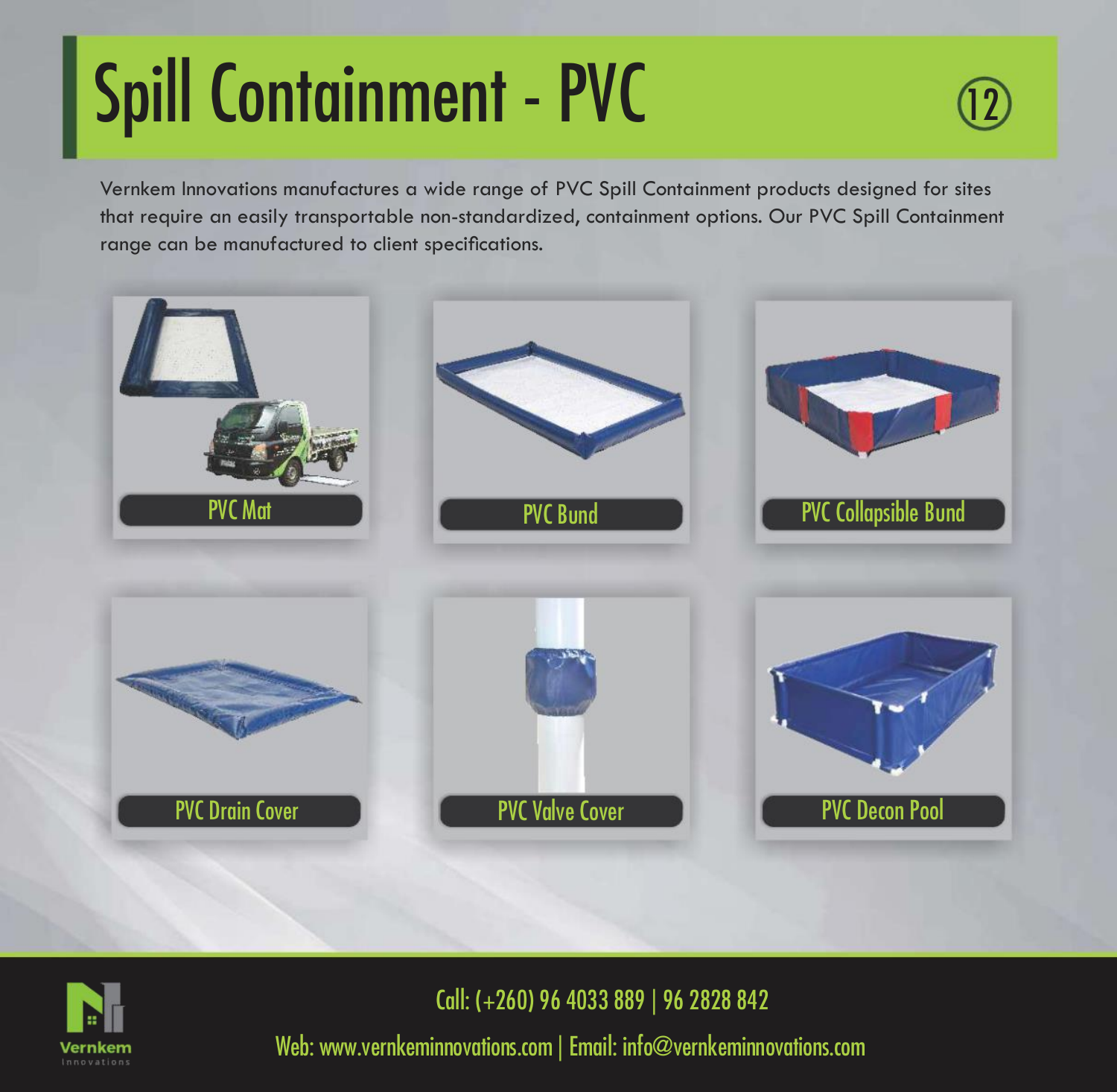### PVC Product Range



Vernkem Innovations manufactures a wide variety of PVC Products. Our range is limitless and can be manufactured to client specifications.





Call: (+260) 96 4033 889 | 96 2828 842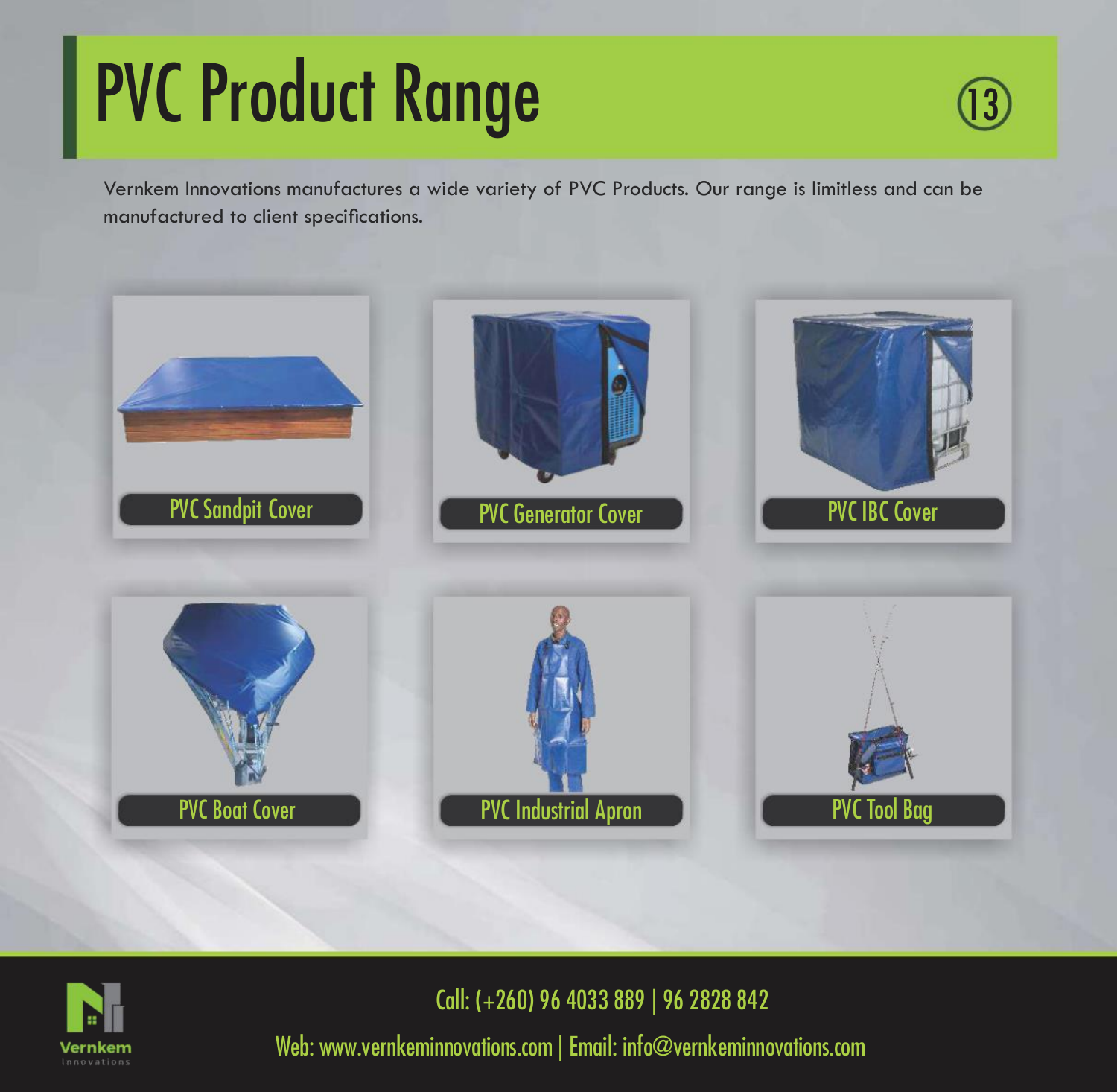### **Emergency Showers**



Vernkem Innovations offers a wide variety of locally manufactured Emergency Shower units that are made from Stainless steel. Our range of Emergency Showers comply with International Safety Standards.





Call: (+260) 96 4033 889 | 96 2828 842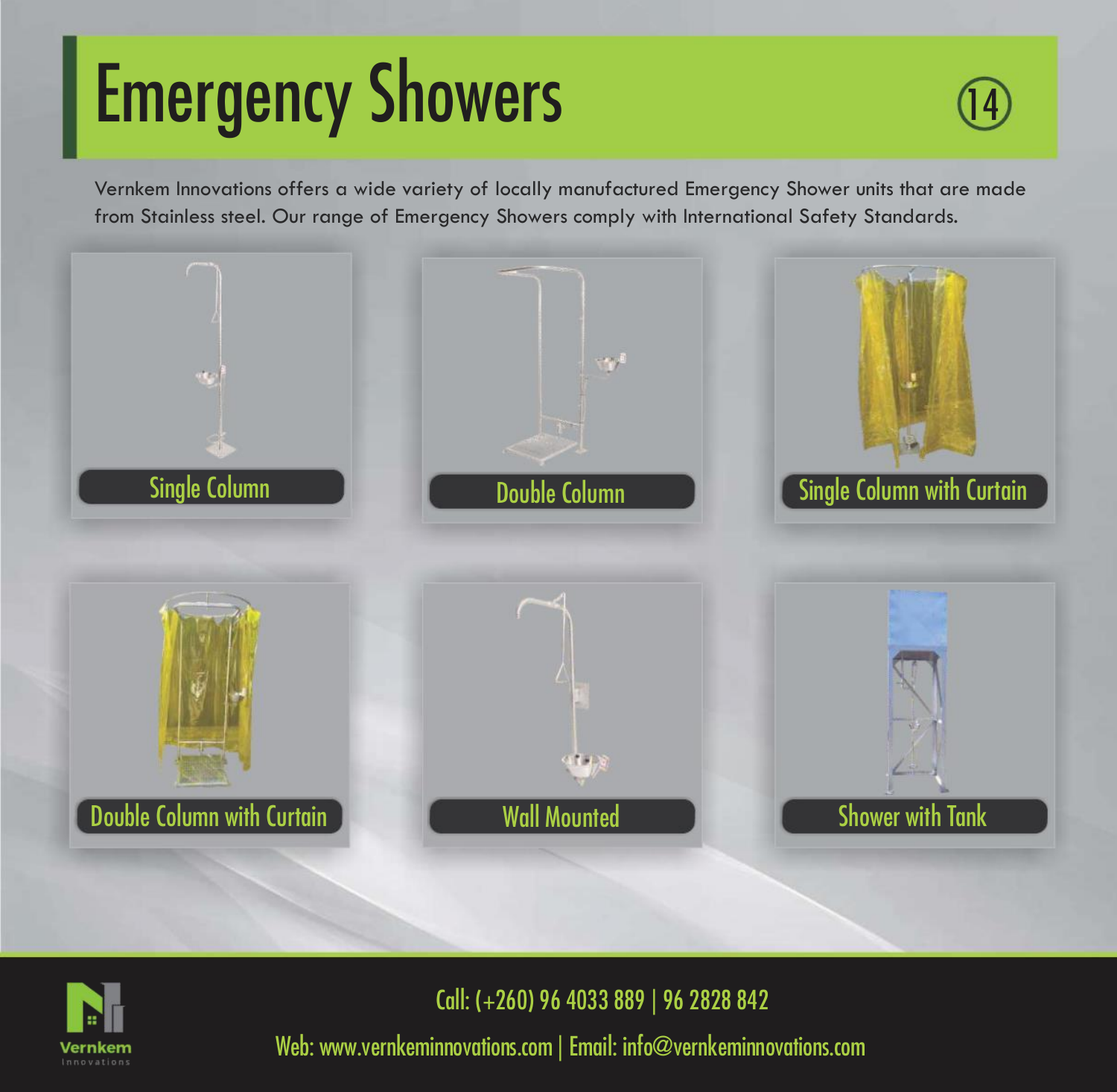### Eyewash Stations

Vernkem Innovations offers a wide variety of locally manufactured and imported Emergency Eyewash Stations. The eyewash stations have been designed to be easily accessible in the case of an emergency.





Call: (+260) 96 4033 889 | 96 2828 842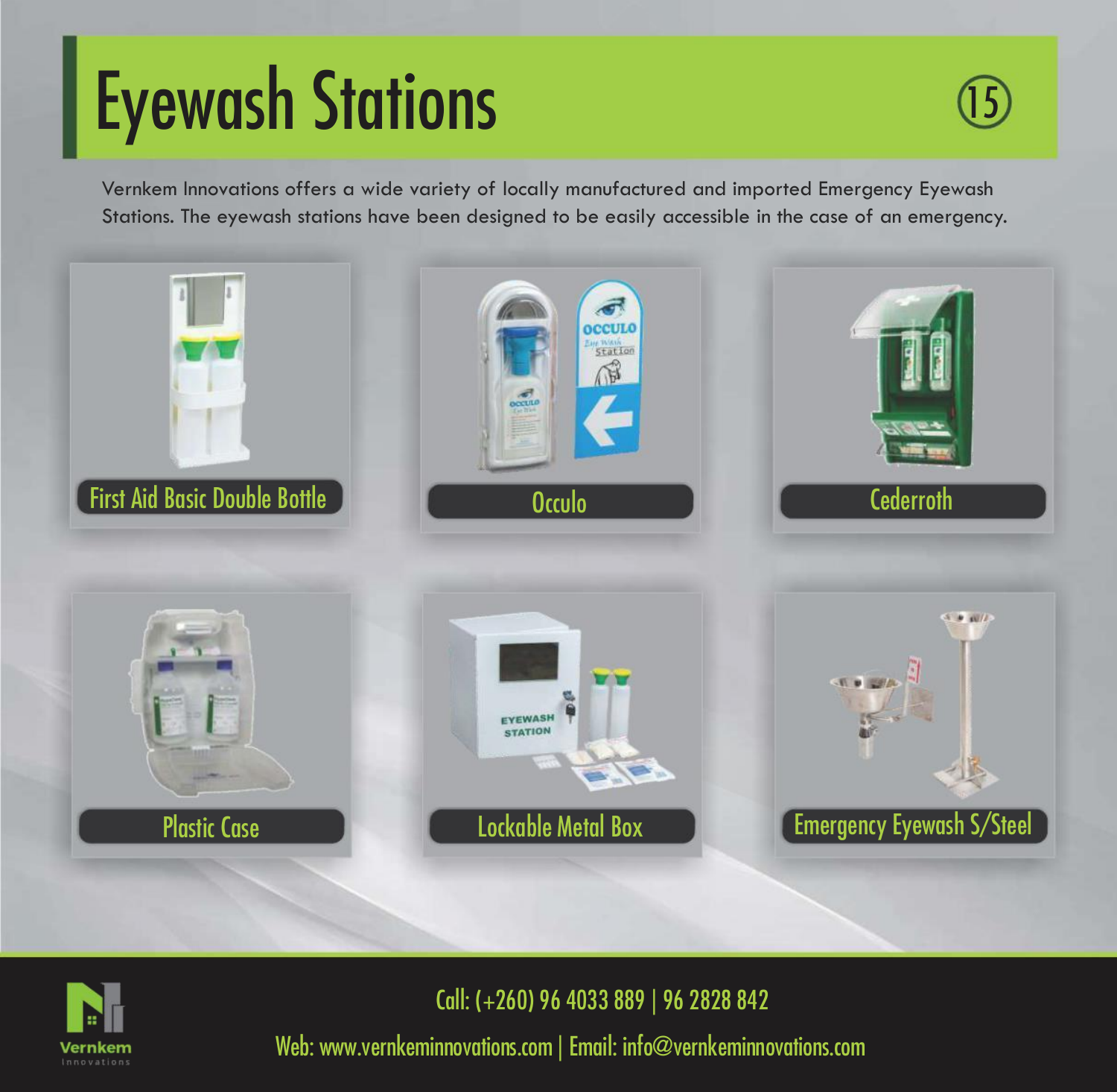Safety Vernkem Innovations offers a wide variety of Safety Products that are suited (16





Call: (+260) 96 4033 889 | 96 2828 842